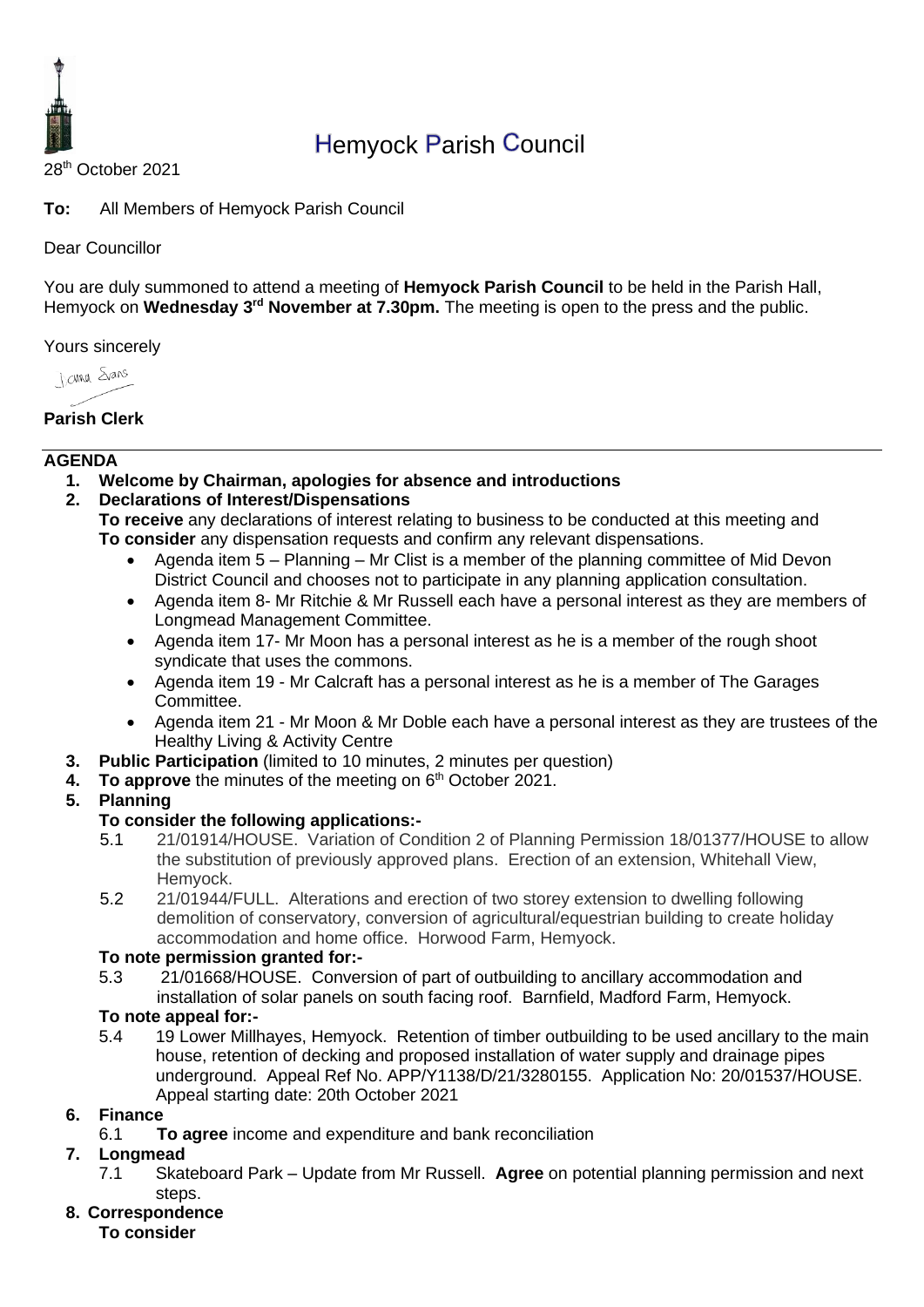8.1 Overage Clause – to note report from expert valuer. **To agree** to appoint him to act on pc's behalf with negotiation of the overage payment.

## **To note**

- 8.2 Defibrillator Training Saturday  $8<sup>th</sup>$  January 10am 12 noon Parish Hall.
- 8.3 Reef & Beef are considering pitch fee and Exe Valley Pizza has confirmed it will pay £20 per month.

## **9. Community Land**

- 9.1 **To consider** recommendations from working group:-
	- 9.1.1 Entering into a legal agreement to secure the land swap for access.
	- 9.1.2 Agreeing with the following project objectives:-
		- To create and maintain a space that brings families and communities of all ages together
		- Build it around sustainable and green values
		- Encourage people to spend time in nature through a good design of the space

#### **10. Matters Arising**

- 10.1 Pump discuss action required following circulation of company information.
- **11. County Council Report**
	- **To note** Councillor Radford's report.

#### **12. District Council Report**

- **To note** Councillor Clist's report
- **13. Clerk Update** 
	- **To receive** update from Clerk
- **14. Highways**
	- **To receive** any relevant information
- **15. Cemetery** 
	- **To receive** any relevant information
- **16. Footpaths**
	- **To receive** any relevant information.
- **17. Commons Management Group CMG**
	- **To receive** any relevant information.

#### **18. Village Maintenance**

- **To receive** any relevant information.
- 18.1 **To discuss and agree** additional tasks
- **19. Garages Youth Project To receive** any relevant information
- **20. Blackdown Hills Parish Network**
	- **To receive** any relevant information
- **21. Blackdown Healthy Living & Activities Centre**
	- **To receive** any relevant information
	- 21.1 Crash Barrier in car park update from Mr Povah/Mr Ritchie.

#### **22. Asset Management To receive** any relevant information

- **23. Items raised by chairman**
- **24. Items raised by councillors**
- **25. Public Participation**
- **26. PR**
- **27. Date of Next Council Meeting – Wednesday 1 st December 2021 at 7.30pm, Parish Hall, Hemyock**